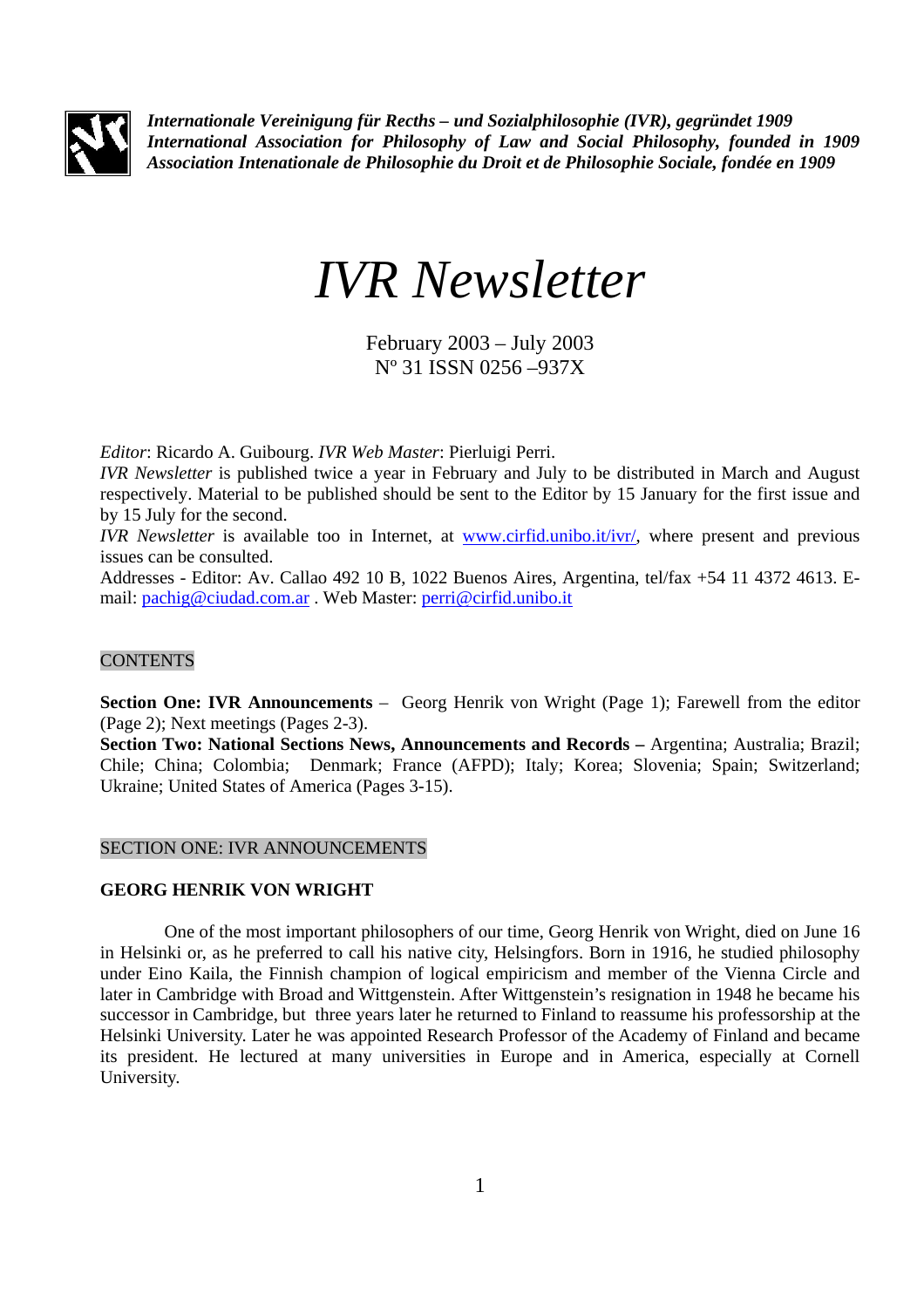Von Wright's philosophic interests embrace a very wide field: from formal logic to philosophy of culture, from philosophy of science to ethics and religion, from philosophical logic to problems of war and peace. He is famous as the "inventor" of deontic logic. Though not a jurist himself, his works on norms and actions, freedom and determinism, deeply influenced contemporary legal philosophy.

He was without doubt one of the most influential intellectuals in Scandinavian countries and he took active part in many public discussions on such topics as the role of reason, science and technology, as well as on political issues, like the gap between rich and poor countries or the Vietnam and the Iraq wars. In his last years he became increasingly pessimistic about the development of our society.

The IVR regrets deeply the disappearance of this great philosopher.

#### **FAREWELL FROM THE EDITOR**

In 1999, by appointment of IVR President, Prof. Bulygin, I took from the former Editor-in-Chief, Prof. Carla Faralli, the honour and the responsibility of publishing the IVR Newsletter. Since then, eight issues gave me the opportunity to keep in touch with every National Section and to see that every new or announcement could be received by every member of IVR throughout the world.

 In order to fulfill that task, I had the help I needed. At first, our Secretary General Pablo López Ruf took care of printing and distribution. Later, when local costs became too high, Prof. Burton Leiser did the same from New York. Since 2002, the EC allowed the electronic edition, a decision that saved most of the time and all of the money formerly used to publish the Newsletter. But, beyond everything, I got the help of the national sections boards and I was encouraged by the friendly disposition of IVR EC and of all IVR members.

 Therefore, I express my gratefulness to all of them and I say farewell to the Newsletter readers, wishing the next Editor-in-chief the best luck in her job.

#### **NEXT MEETINGS**

The 22<sup>nd</sup> IVR World Congress will be held in Granada, Spain, in May 2005. Prof. López Calera leads its organization.

 In the meanwhile, 2004 EC metting will take place in Alicante, Spain. Further details are not yet available.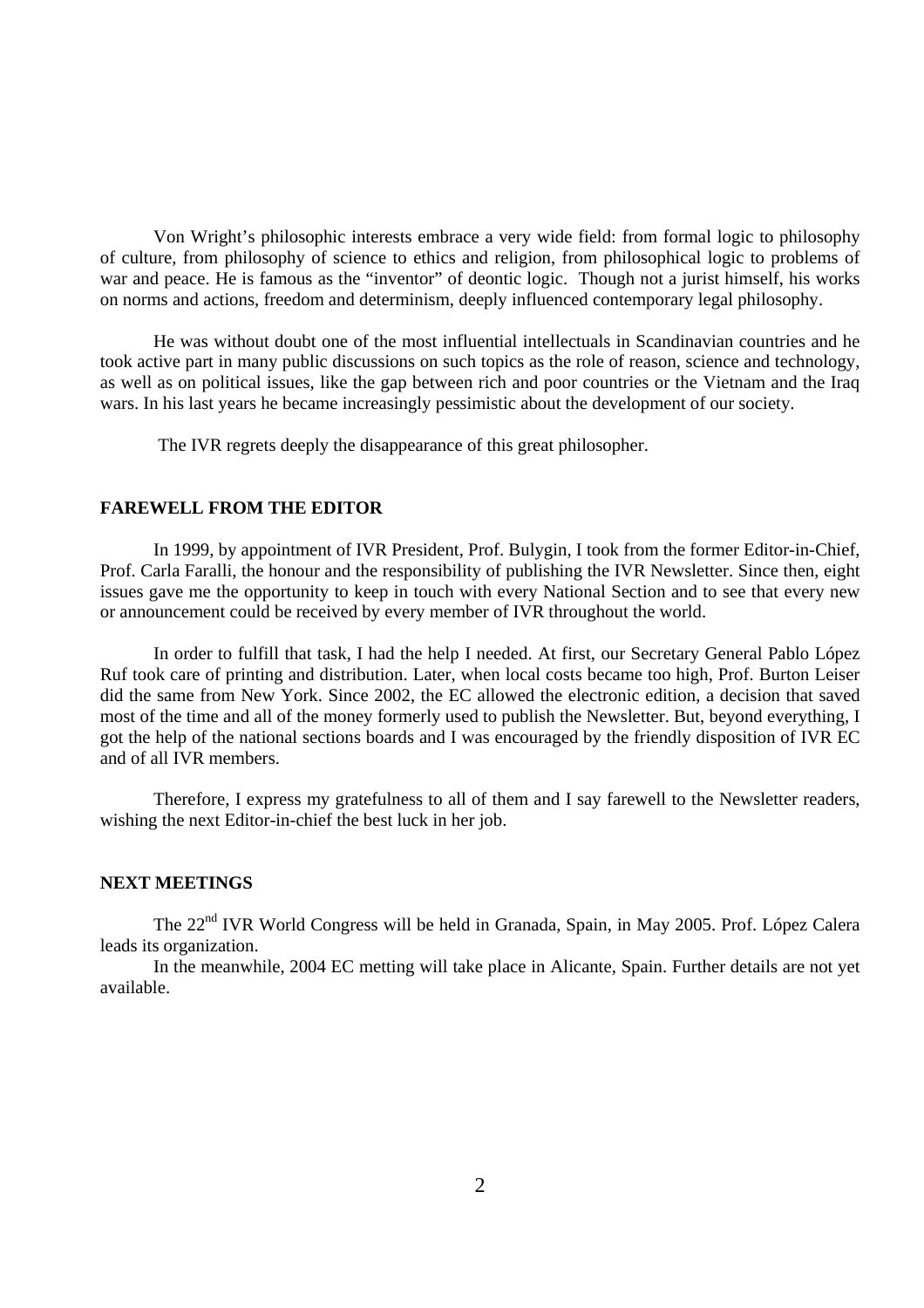## SECTION TWO: NATIONAL SECTIONS NEWS, ANNOUNCEMENTS AND RECORDS

# **ARGENTINA (Asociación Argentina de Filosofía del Derecho).**

#### **NEWS**

In June 26, 2003, a public discussion was held in Buenos Aires about the subject "Igualdad y Desigualdad". The meeting, held as in memory of John Rawls, consisted of a set of short speeches by Marcelo Alegre, Eduardo Barbarosch, Paula Vitutto and Pilar Zambrano and a general discussion open to all attendants.

In that opportunity, the second issue of *Ideas y Derecho* (AAFD Annuary) was presented and distributed to AAFD members. With a short introduction by AAFD Vice President, Rodolfo L. Vigo, the issue contains papers by Manuel Atienza (Univ. de Alicante, Spain), Mauricio Beuchot (UNAM, Mexico), Miguel Á. Ciuro Caldani (Univ. de Rosario), Eros Roberto Grau (Univ. de Sao Paulo, Brazil), Riccardo Guastini (Univ. di Genova, Italia), Enrique P. Haba (Univ. de Costa Rica), Guillermo Lariguet (Univ. de Córdoba), Santiago Legarre (Univ. Austral, Buenos Aires), Pablo López Ruf (Univ. de Buenos Aires), Andrés Ollero Tassara (Univ. Rey Juan Carlos, Madrid), Pablo M. Perot and Jorge Rodríguez (Univ. Mar del Plata, Argentina).

#### ANNOUNCEMENTS

The XVII Argentine Meeting on Philosophy of Law and Social Philosophy will be held in Córdoba, from October 30 to November 1, 2003. Francisco Carpintero (Spain), Rodolfo Vázquez (México), Ruth Zimmerling (Germany), Lucía Aseff, Mario E. Chaumet, Ricardo V. Guarinoni, Pedro Hooft and Jorge Rodríguez (Argentina) will be main speakers. The AAFD Young Scholar Award will be granted to the winner of the annual contest.

## RECORDS

President: Ricardo A. Guibourg; Vice president: Rodolfo L. Vigo; Secretary: Pablo López Ruf; Treasurer: Eduardo Barbarosch; Other members: Ariel Álvarez Gardiol, Abel J. Arístegui, Eugenio Bulygin, Miguel Ángel Ciuro Caldani, Julio C. Cueto Rúa, José Rolando Chirico, Diego Duquelsky, Ricardo V. Guarinoni, Carlos I. Massini, Mario Portela and Renato Rabbi-Baldi. Board surrogates: Armando Andruett, Eduardo Barcesat, Juan Cianciardo and Pablo Navarro. Account reviewers: Eloy Emiliano Suárez and Carlos M. Fernández.

## **CONTACT**

Prof. Ricardo A. Guibourg, President Av. Callao 492 10 B – 1022 Buenos Aires – Argentina Tel/fax: +54 44 4372 4613 (home); +54 11 4374 2711 (office) E-mail: pachig@ciudad.com.ar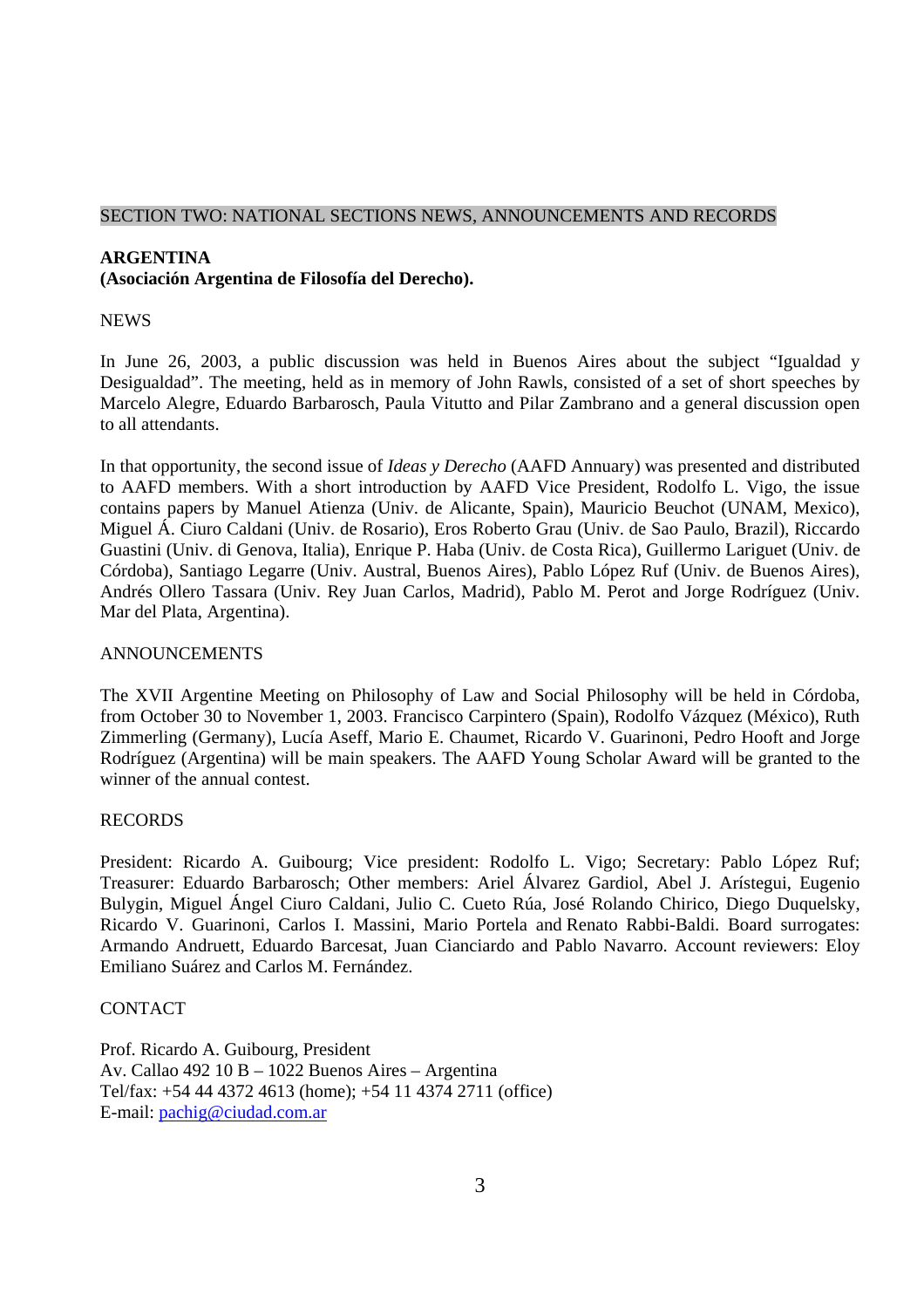# **AUSTRALIA**

(Australian Society of Legal Philosophy)

## **NEWS**

The Australian Society of Legal Philosophy (ASLP) held its Annual Conference on 18-20 July 2003. The conference was organised in conjunction with the Julius Stone Institute of Jurisprudence at the University of Sydney. Speakers included David Nelken (Macerata, Italy) 'The Concept of Legal Culture', Rae Langton (Edinburgh) 'Free Speech and Pornography's Knowledge', and Jeremy Waldron (Columbia) 'Legislating with Integrity'.

Volume 28 of *The Australian Journal of Legal Philosophy* came out in June, with articles by David Dyzenhaus (Toronto) 'Humpty Dumpty Rules or the Rule of Law: Legal Theory and the Adjudication of National Security', George Christie (Duke) 'The Importance of Recognising the Underlying Assumptions of Legal and Moral Arguments: of Law and Rawls', Andrew Geddis (Otago, NZ) 'Three Conceptions of the Electoral Moment', Steven Tudor (Melbourne) 'Modes of Mercy', Adrian Walsh (Armadale) 'Monetary Valuation in the Law, Incommensurability and the Objections from Substitutability'. The article by Andrew Geddis was awarded the First ASLP Essay Prize.

#### ANNOUNCEMENT

*Second ASLP Essay Prize*. The Society is pleased to announce the second ASLP essay prize competition. The prize is designed to encourage original research and writing in legal theory and the philosophy of law by young scholars around the world. Submissions are invited from currently enrolled graduate students in any discipline. Submissions may be on any topic in legal theory or the philosophy of law. Essays should be written in English and should not exceed 10,000 (ten thousand) words in length (including footnotes). The author of the winning essay will receive a cash prize of AUD1,000 plus a contribution of up to AUD500 towards the cost of attendance at the Society's annual conference to present the essay as a paper. The winning essay will be considered for publication in the *Australian Journal of Legal Philosophy*. The closing date for submissions is 31 January, 2004. The winner will be chosen by a panel appointed by the executive committee of the Society, which reserves the right not to award the prize if no submission of sufficient quality is received. Entries should be sent to the Secretary of the Society (Prof P Cane, RSSS, ANU, ACT 0200, Australia or pcane@coombs.anu.edu.au). They should be submitted either in hard-copy with an accompanying floppy disk, or electronically as an email attachment, preferably in MS Word.

## RECORDS

The current office bearers of the ASLP are President: Tom Campbell (Charles Sturt), Sec/Treasurer: Peter Cane (ANU), Vice-Presidents: Sandra Berns (Griffith), Jim Evans (Auckland), Jeff Goldsworthy (Monash), Martin Krygier (UNSW), Ngaire Naffine (Adelaide), Michael Stokes (Tasmania), David Wood (Melbourne). The ASLP has 57 individual members and 35 institutional members.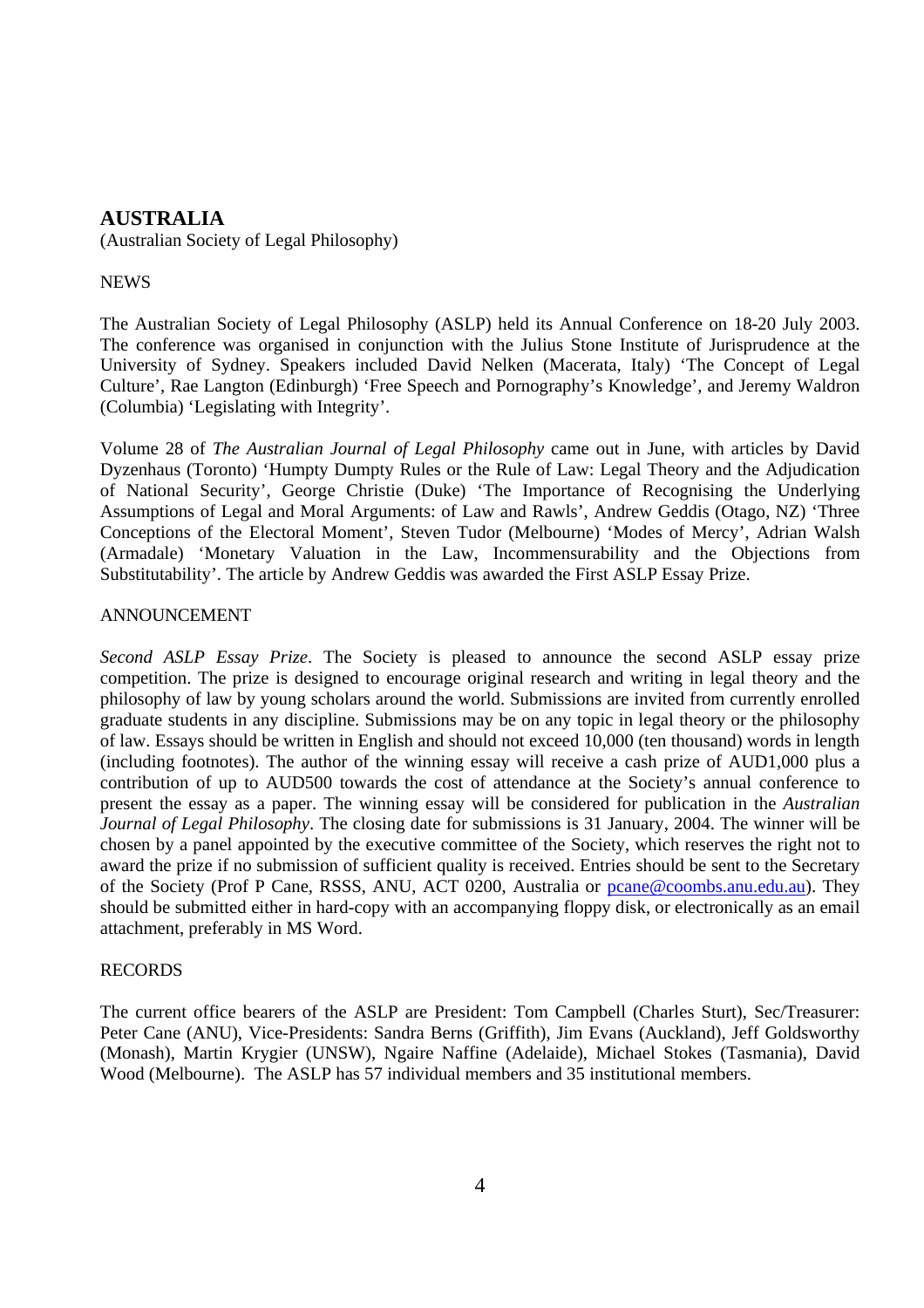**CONTACT** Tom Campbell Professorial Fellow - Centre for Applied Philosophy and Public Ethics Charles Sturt University, Canberra. Mailing Address: Faculty of Law Building, ANU, ACT 0200. Tel (61) 2 6125 0630 E-address: tom.campbell@anu.edu.au or pcane@coombs.anu.edu.au Webpage: http://lawrsss.anu.edu.au/aslp/

## **BRAZIL**

(ABRAFI, Brazilian Association for Philosophy and Sociology of Law)

## ANNOUNCEMENTS

ABRAFI is creating an annuary to publish documents and scientific papers. Since February, 2003, the Brazilian Association has its website.

## RECORDS

The current board of ABRAFI is: President: Luiz Fernando Coelho 1st Vice-President: Joao Mauricio Adeodato 2nd Vice-President: Vicente Barreto Tax Counselor: Eurico De Santi Executive Secretary: Denilson Feitosa Events Director: Marcelo Galuppo.

## CONTACT

Website: http://planeta.terra.com.br/educacao/ABRAFI/ Webmaster e-address: marcelogaluppo@uol.com.br

## **CHILE**

(Sociedad Chilena de Filosofía Jurídica y Social)

## **NEWS**

Agustín Squella, President of Chilean IVR National Section, published before 2001 his book *Filosofía del Derecho*.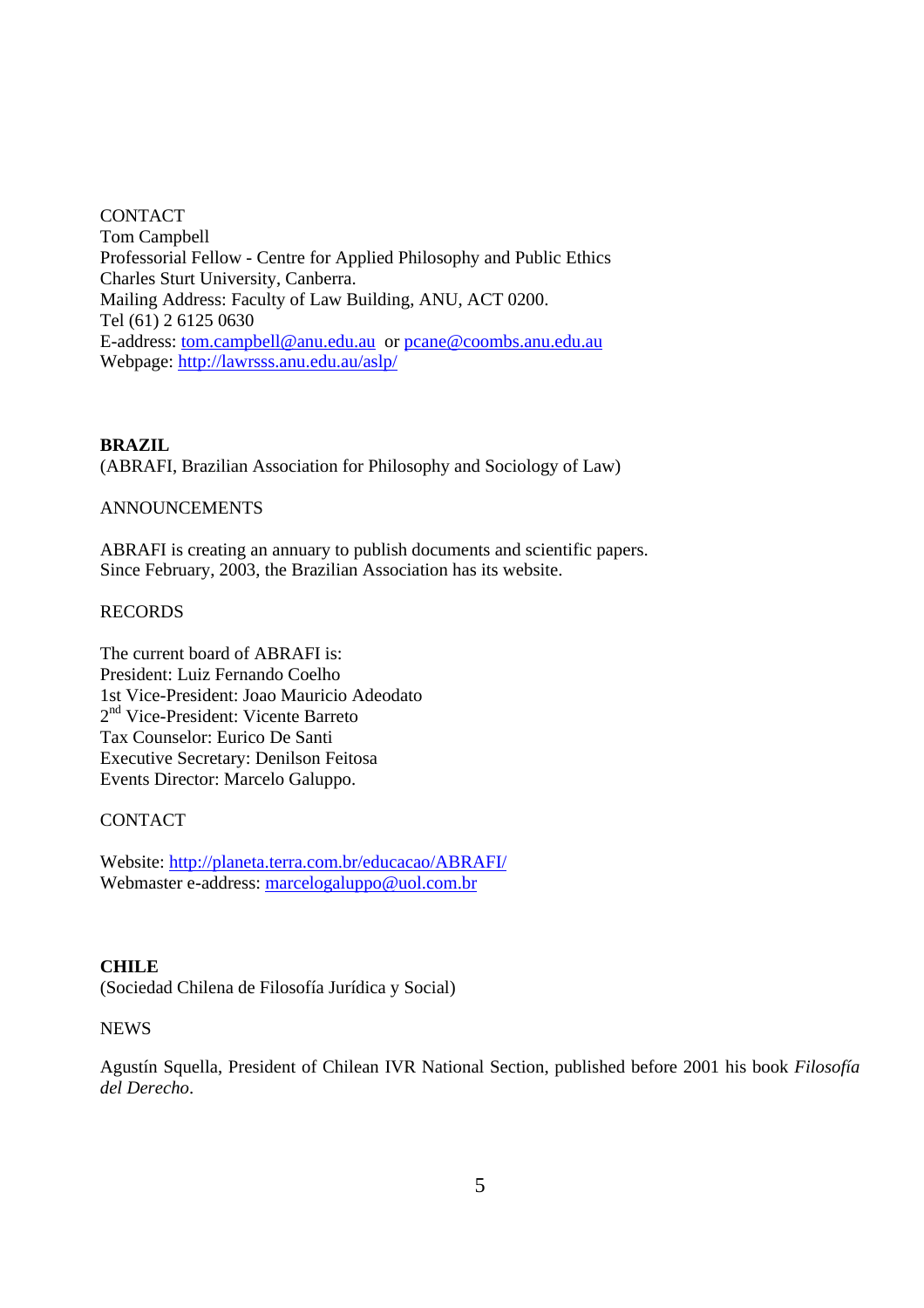Manuel Manson, founder member of Chilean IVR National Section, published his book *Filosofía del Derecho* (Ediciones Jurídicas Olejnik, Santiago), 2003.

#### ANNOUNCEMENTS

*Anuario de Filosofía Jurídica y Social*, n.20, will be published in 2003.

#### RECORDS

The National Section of Chile is presided by Agustín Squella.

**CONTACT** Agustín Squella Narducci, President Universidad de Valparaíso Casilla 3325, Correo 3, Valparaíso – Chile Fax 50 71 43 E-address: asquella@vtr.net Or Patricia Whittle: pwhittle@presidencia.cl

#### **CHINA**

(Jurisprudence Institute of Chinese Law Society –JICLS / IVR China)

#### **NEWS**

The 2003 annual conference of JICLS took place on January 16-17, 2003, in Harbin, on the topic "Social Transition and the Development of the Rule of Law".

RECORDS President: Prof. LIU Han, Institute of Law, CASS; Secretary General: Prof. LIU Zuoxiang, Institute of Law, CASS, E-mail: liuzuoxiang@sina.com

CONTACT: Prof. ZHANG Qi, Vice Secretary General Law Building, Law School, Peking University Beijing, 100871, P. R. China E-mail: zhangqi68@hotmail.com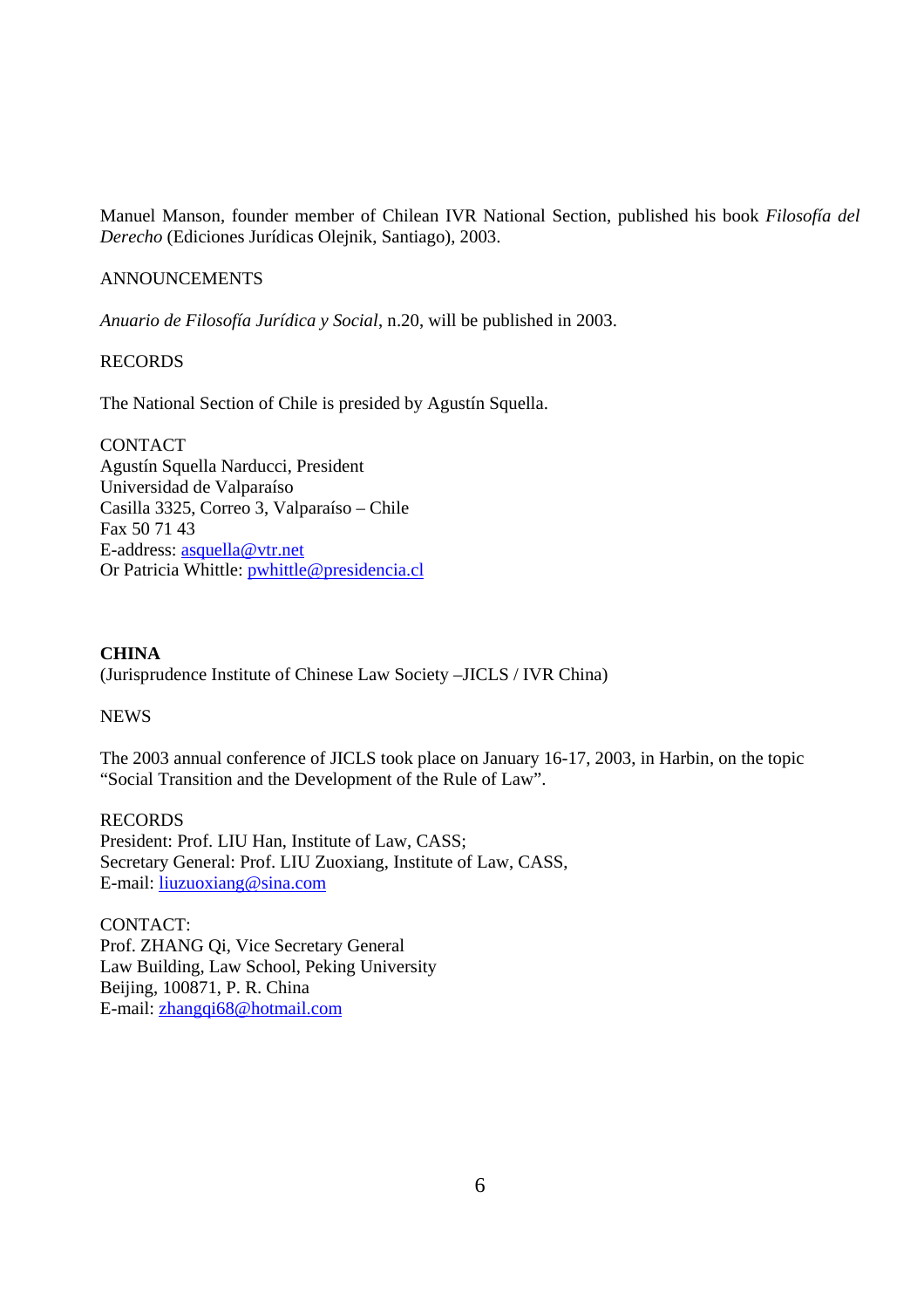# **COLOMBIA**

(Asociación Colombiana de Filosofía del Derecho y Filosofía Social)

## **NEWS**

In April 4-5, 2003, the II Congress of Philosophy of Law and Social Philosophy was held in Medellín. Speakers were Luis Villar Borda, Ubaldina Díaz, Hernán Ortiz, Rafael Osorio, Rodolfo Arango, Francisco Cortés, Carlos Eduardo Maldonado, Luis Eduardo Cerra, Ángela Santamaría, Oscar Mejía, Gerardo Durango, Gaspar Hernández, Marcela Forero, Numas Armando Gil, Danny Marrero, Rubén Jaramillo Vélez, Andrés Botero Bernal, Vicente Ramírez and Diego López.

Within the meeting, three books were presented: *Filosofía del Derecho y del Estado*, by Hasso Hofman (translation by Luis Villar Borda), *El Estado y la Revolución de Lenin*, by Hernán Ortiz Rivas, and *Derecho y Dignidad Humana*, by Numas Armando Gil.

## RECORDS

The Authorities of the Colombian Association for Philosophy of Law and Social Philosophy are as follows: Honorary President: Luis Villar Borda; President: Numas Armando Gil Olivera; Vice President: Rodolfo Arango; Treasurer: Miguel Rugana.

CONTACT: Prof. Rodolfo Arango, Vice President, e-mail rodolfo\_arango@hotmail.com Prof. Luis Villar Borda, Honorary President Universidad Externado de Colombia Calle 121-Este Tel 342 0288/341 9900 – Fax 341-9900 Ext. 1060 E-mail: dgobmpal@uexternado.edu.co

# **DENMARK**

## NEWS

The Danish section of IRV held its ordinary general assembly December 10th, 2002, and elected a board for the next two years.

## RECORDS

The composition of the Board of Directors is: Peter Hoilund (Chairman), Hanne Petersen (Vicechairman), Finn Collin (Secretary), Jens Teglbjerg Sondergaard (Cashier), Jorgen Dalberg-Larsen, Jens Evald and Henrik Zahle.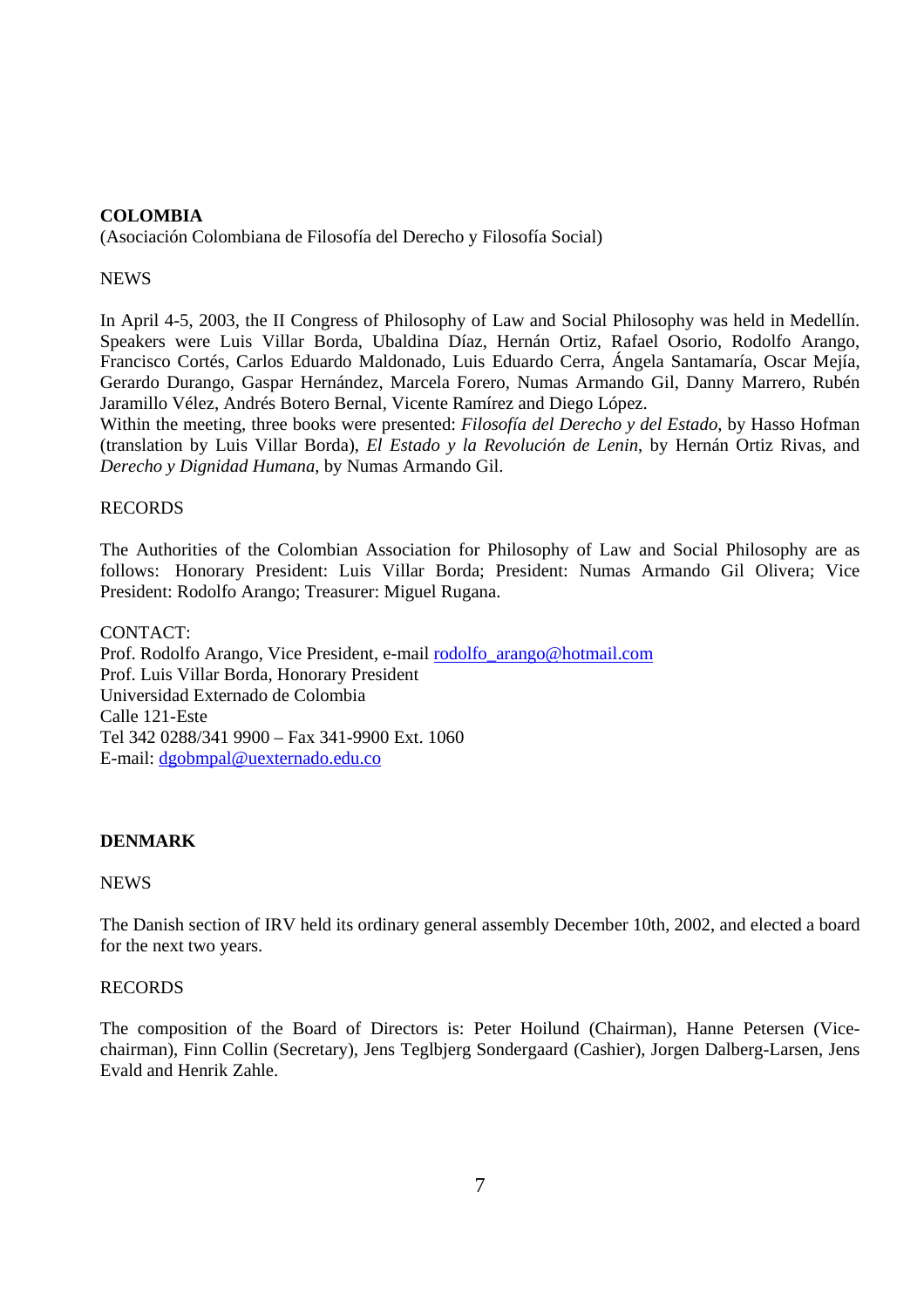#### **CONTACTS**

Peter Hoilund: peterh@ruc.dk; Finn Collin: collin@hum.ku.dk; Hanne Petersen: Hanne.Petersen@jur.ku.dk

#### **FRANCE**

(Association Française de Philosophie du Droit)

#### NEWS

The AFPD held a colloquium on "Mondialisation: entre illusion et utopie" and several seminars: "La pensée du conflit de Hobbes à Hegel" (May, 15-17), "Veritas, approaches thomistes de la vérité" (May, 23-24) and "Maïmonide, Averroès, Thomas d'Aquin, trios conflits entre la science et la foi" (June, 2-4).

Recent publications: *Journées (1999, Panama), La responsabilité: aspects nouveaux* (Association Henri Capitant); *Concentration des multinationals et mutation des pouvoirs de l'État* (Pierre Bauchet); *L'idée d'étranger chez les philosophes des Lumières* (Hubert Baysson); *Droit et porgrès scientifique: science du droit, valeurs et biomédecine* (Jean-René Binet); *Science politique. 1, La démocratie* (Philippe Braud); *Les regles de la liberté* (Monique Canto-Sperber); *Rencontres (1; 2001; Paris) Variations autour d'un droit común* (Centre de Droit Comparé); *L'État post-moderne* (Jacques Chevallier); *Le profit avant l'homme* (Noam Chomsky); *Kant, la rationalité pratique* (Michèle Cohen-Halimi, dir.); *Voyous: deux essays sur la raison* (Jacques Derrida); *L'éthique de la liberation: brève achitectonique d'une éthique matérielle et critique: à l'ère de la mondialisation et de l'exclusion* (Enrique Dussel); *Les purifications, un projet de paix universelle* (Empedocles); *Les cigognes de la philosophie: études sur les migrations conceptuelles* (Laurent Fedi, dir.); *La démocratie de notre temps* (Marcel Gauchet, Pierre Manent, Alain Finkielkraut); *Dictionnaire Wittgenstein* (Hans-Johann Glock); *Fichte (1801-1813): l'émancipation philosophique* (Jean-Christophe Goddard); *Citoyenneté, souveraineté, société civile*  (Pascale Gonod, Jean-Pierre Dubois); *L'éthique de la discussion et la question de la vérité* (Jürgen Habermas); *Leçons sur le droit naturel et la science de l'État (Heidelberg, semestre d'hiver 1817- 1818); suivi de Remarques sur l'Introduction aux leçons de 1818-1819* (Georg Wilhelm Friedrich Hegel); *Principes de la philosophie du droit* (Georg W. F. Hegel); *Chrétienté et démocratie* (Pierre de Lauzun); *Jeremy Bentham, les artifices du capitalisme* (Christian Laval); *Des conditions = De conditionibus* Gottfried Wilhelm Leibnitz); *Civilisation et barbarie: réflexion sur le terrorisme contemporain* Jean-François Mattei et Rosenfiel dir.); *Les contradictions du droit mondialisé*  (Mahmoud Mohamed Salah); *La nature hors la loi: l'écologie à l'épreuve du droit* (François Ost); *Les collectivités locales: mélanges en l'honneur de Jacques Moreau* (Jacques Petit, dir.); *Philosophes et philosophies du XXe siècle* (Guy Petitdémange); *L'identité de la personne humaine: étude de droit français et de droit compare* (J. Pousson-Petit, dir.); *La formation de la pensée juridique moderne de Michel Villey* (Stéphane Rials); *La mémoire, l'histoire et l'oubli* (Paul Ricoeur); *Leçons de métaphysique allemande. 1, de Leibnitz à Hegel, 2, Kant, Heidegger, Habermas (Jacques Rivelaygue); La doctrine du droit vivant* (Caterina Severino); *Économie du droit et de l'État* (Philippe Simonnot); *La cite charnelle du droit* (Stora-Lamarre, dir.); *La philosophie du droit* (Michel Troper).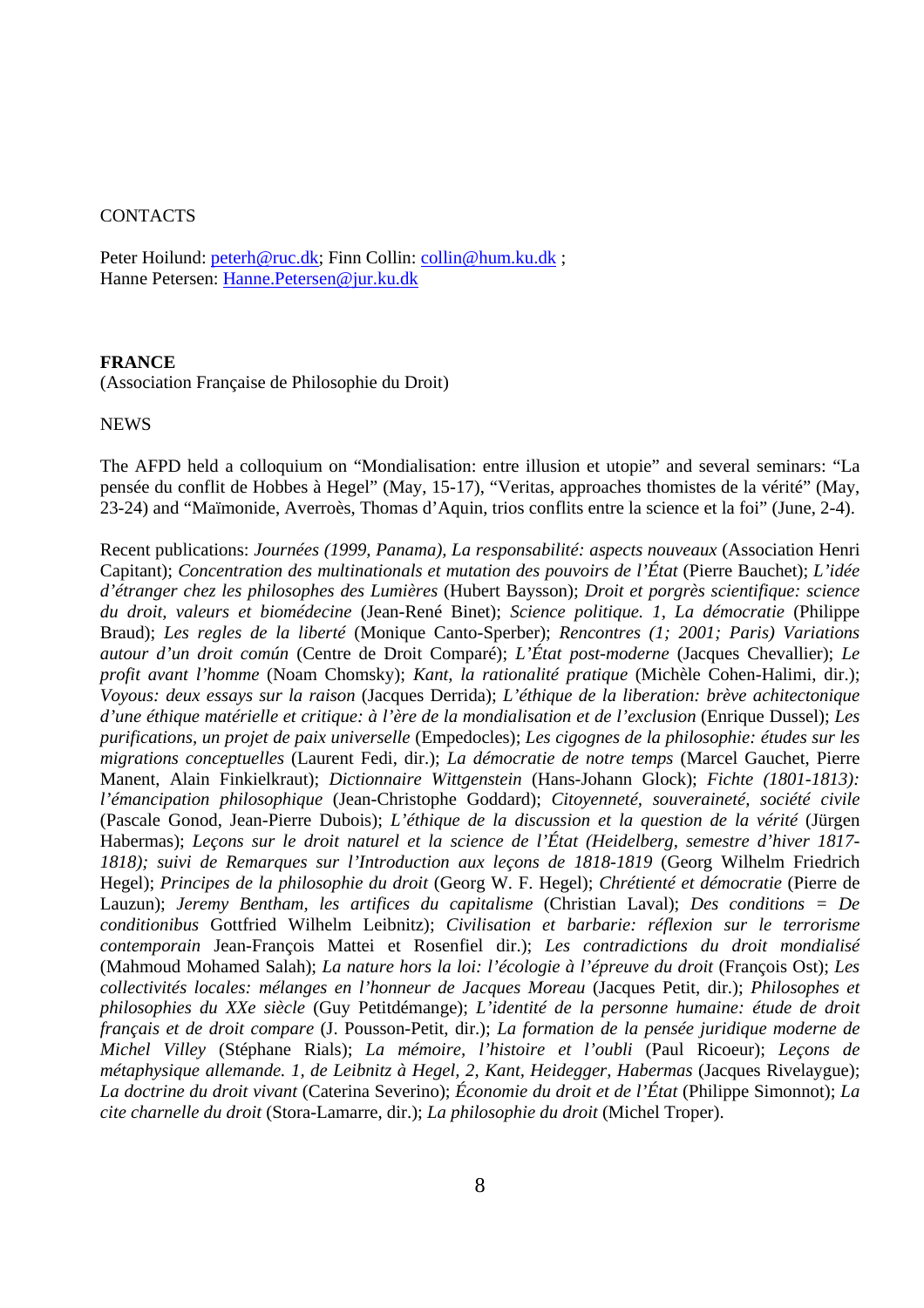## RECORDS

President: François Terré, 10, square de l'Alboni, 75016 Paris, tel. 01 45 20 93 68, fax 01 45 25 83 23. Vice President: René Sève, 18, place Adolphe Chérioux, 75015 Paris, tel 01 53 18 46 15, fax 01 53 18 97 30.

Secretary General: Marie-Anne Frison-Roche, 25, avenue Rapp, 75007 Paris, tel. 01 445 56 07 09, fax 01 53 59 93 24, e-mail frison.roche.ed@wanadoo.fr

Treasurer: Philippe Reigné, 12, rue Ernest Psichari, 75007 Paris, tel. 01 40 62 98 59 Adjoint Treasurer: David Sankowicz, 6, rue Saint-Paul, 75004 Paris, tel. 01 48 87 55 66.

#### CONTACT.

Marie-Anne Frison-Roche, Secretary General. Université Panthéon-Assas (Paris II), rue d´Assas, 75006 Paris. mafr@noos.fr

# **ITALY**

(Società Italiana di Filosofia Giuridica e Politica)

#### **NEWS**

The IX Spanish-Italian Seminar on Analytical Legal Theory, officially sponsored by IVR, will be held in October 1'0-11, 2003, in Agrigento. Speakers will be Giulio Itzcovich (Genoa), *Teoria dell'argomentazione giuridica e integrazione europea. Discussione di un caso giudiziale*; Pablo Larrañaga (Alicante), *La función de la noción de interés general en la regulación económica*; Giorgio Pino (Palermo), *Alcune riflessioni sul concetto di abuso del diritto*; Francesca Poggi (Genoa), *La rilevanza pratica delle norme permissive*; Jorge Rodríguez (Mar del Plata, Argentina), *Consecuencias lógicas de las normas jurídicas*; Mario Ruiz Sanz (Tarragona), *Paradigmas jurídicos y mundos posibles.*

The meeting will include a round table on "Eguaglianza, crisi della legge e principio di ragionevolezza". Chair-person: Maria Vittoria Ballestrero (Genoa). Participants: Mario Dogliani (Torino), Liborio Hierro (Madrid), Jorge Malem (Barcelona), Tecla Mazzarese (Brescia).

**CONTACT** President: Prof. Gaetano Carcaterra carcaterra@libero.it or gaetano.carcaterra@libero.it Homepage: www.fildirg100.giu.uniroma1.it/SIFGP.htm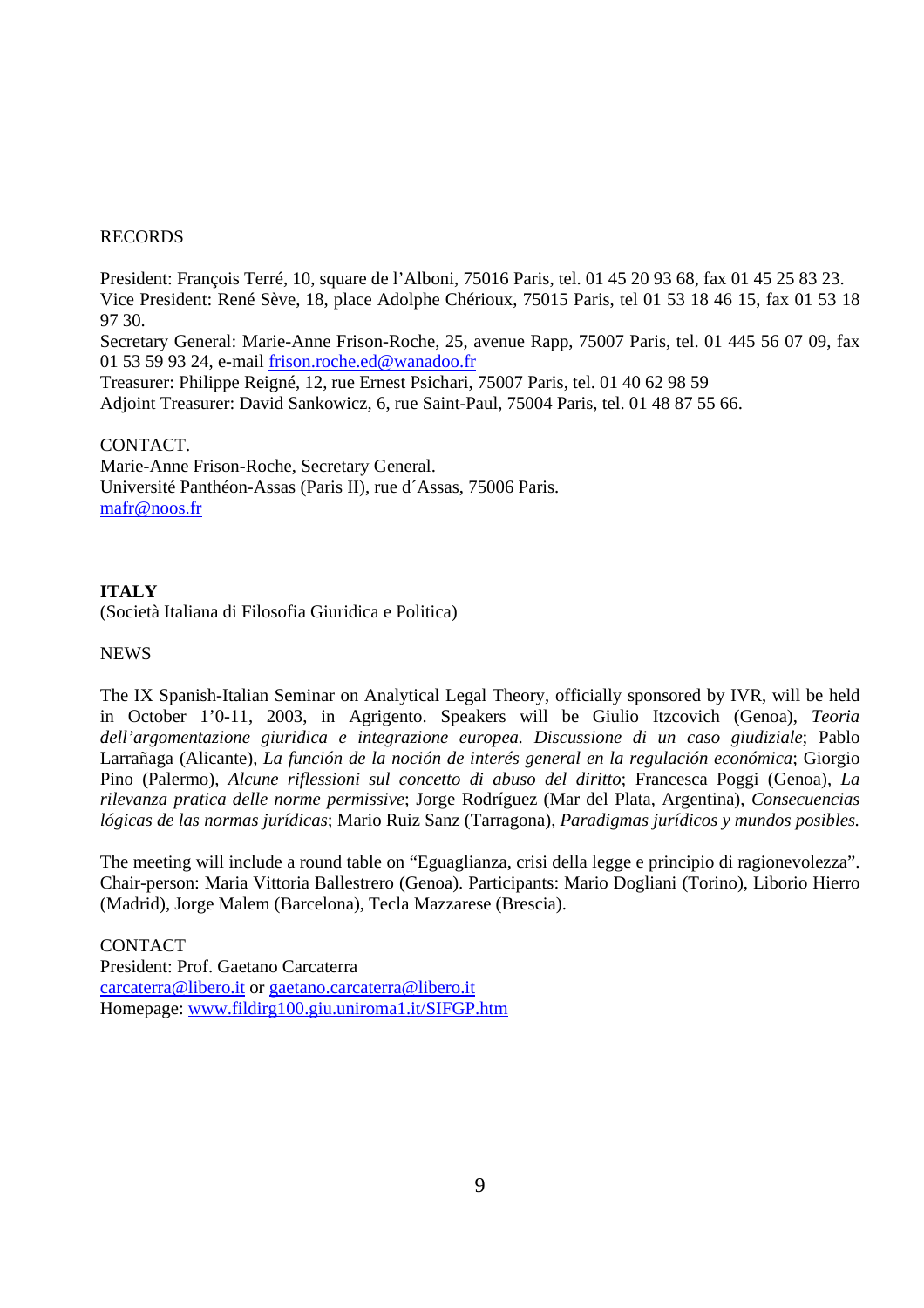# **KOREA**

#### **NEWS**

A symposium on "Liberalism, Communitarianism and Law" was held on June 14, 2003 at Yonsei University Law School Building in Seoul. The speakers and their topics were: Prof. Dongjin Chang (Yonsei Univ.), Basic Principles of Liberalism and Communitarianism: The Just and the Good; Prof. Byoung-sun Oh (Sogang Univ.), Pursuit of Justice: Conflict and Harmony between Liberalism and Communitarianism; Prof. Chongko Choi (Seoul Nat. Univ.), Liberalism and Communitarianism in East Asian Jurisprudence; Prof. Kukwoon Lee (Handong Univ.), Rehabilitation of the Other in the Constitutional Theory.

#### ANNOUNCEMENTS

By request of the National Academy of the Republic of Korea, Prof. Hangnyoung Lee (Member of the Academy) and Prof. Chongko Choi (Seoul Nat. Univ.) are writing a *Research History of Jurisprudence in Korea since 1945*, to be published this year.

**CONTACT** Prof. Chongko Choi, President College of Law, Seoul National University Sinrimdong, Kwanakgu, 151-742 Seoul, Korea chongkochoi@hotmail.com

## **SLOVENIA**

(Slovenian Society for Legal and Social Philosophy)

#### RECORDS

President: Prof. Dr. Marijan Pavcnik Tel.+386 o1 42 03 197 e-mail: marijan.pavcnik@uni-lj.si Vice President: Dr. Miro Cerar e-mail: miro.cerrar@uni-lj.si Secretary and Treasurer: Ales Novak e-mail: ales.novak@uni-lj.si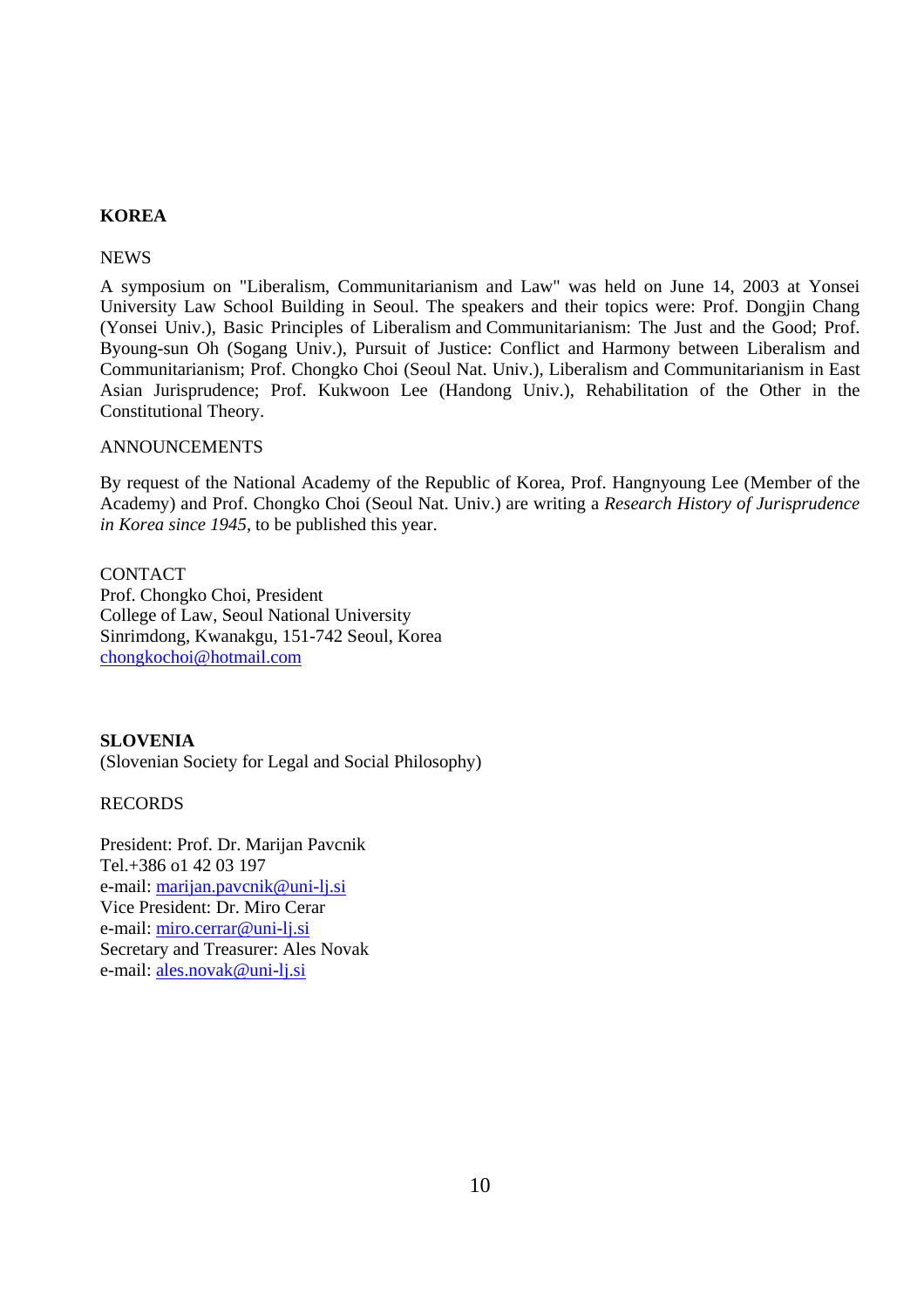# **SPAIN**  (Sociedad Española de Filosofía Jurídica y Política, SEFJP)

#### **NEWS**

Prof. Francesca Puigpelat is the new Executive Director of the SEFJP, replacing Prof. Benito de Castro. She was elected at Las Palmas, where the SEFJP 19th Congress was held on March, 6-7. The general subject of the meeting was Justice, Migration and Law. Plenary session speakers were Prof. J. de Lucas, Prof. R. de Asís, Prof. L. García-San Miguel and Prof. A. Marcos del Cano.

Recent publications: S. Blanco, *Positivismo metodológico y racionalidad política: Una interpretación de la teoría jurídica de Carlos S. Nino*, 2002; J. R. Capella, *Las sombras del sistema constitucional español*, 2003; M. Carbonell (ed.), *Neoconstitucionalismos*, 2003; B. de Castro (ed.), *Nuevas lecciones de teoría del derecho*, 2002; J. de Lucas, *Blade Runner: El Derecho, guardián de la diferencia*, 2002; A. E. Pérez-Luño, *Lecciones de Filosofía del Derecho* (3ª ed.), 2002; A. Ruiz-Miguel, *Una Filosofía del Derecho en modelos históricos: de la antigüedad a los inicios del constitucionalismo*, 2002; F. Sánchez-Díaz, *Decisión judicial y ciencia jurídica: La propuesta de Kart N. Llewellyn*, 2002.

#### RECORDS:

 New executives of the Spanish section of the IVR are: F. Puigpelat (President), C. Alarcón (Vice president), J. Ansuátegui (Secretary), E. Gayo (Treasurer); Other members: J. Calvo, M. J. Añón, J. Pérez-Lledó, L. Miraut and A. de Julios.

#### CONTACT:

Prof. Carlos Alarcón Cabrera (carlos@cica.es)

## **SWITZERLAND**

#### NEWS

The last 2-year-congress of the Swiss section of IVR was held on November  $15<sup>th</sup>$  and  $16<sup>th</sup>$ , 2002 in Lucerne. As guest lecturers were invited: Prof. Peter Behrens (Hannover), Prof. Gerhard Luf (Wien), PD Dr. Urs Marti (Zürich) and Prof. Manfred Walther (Hamburg). The topic was: "Law in conflict between utilitarian and deontological ethics" (das Recht im Spannungsfeld utilitaristischer und deontologischer Ethik). Lawyers and philosophers of the German-speaking countries tried to disclose the requirement for these two lines of legitimating law. At the same time they tried to reach for a synthesis. The Good and the Righteous were shown and compared each in a general form and in the form in which they can be specified and standardized within law. Both positions were represented by two lecturers and about four supplementary votes. All the speakers proceeded on individualism as a starting point and cooperation as the goal. The leading question was: How do we motivate cooperation as a duty among people in this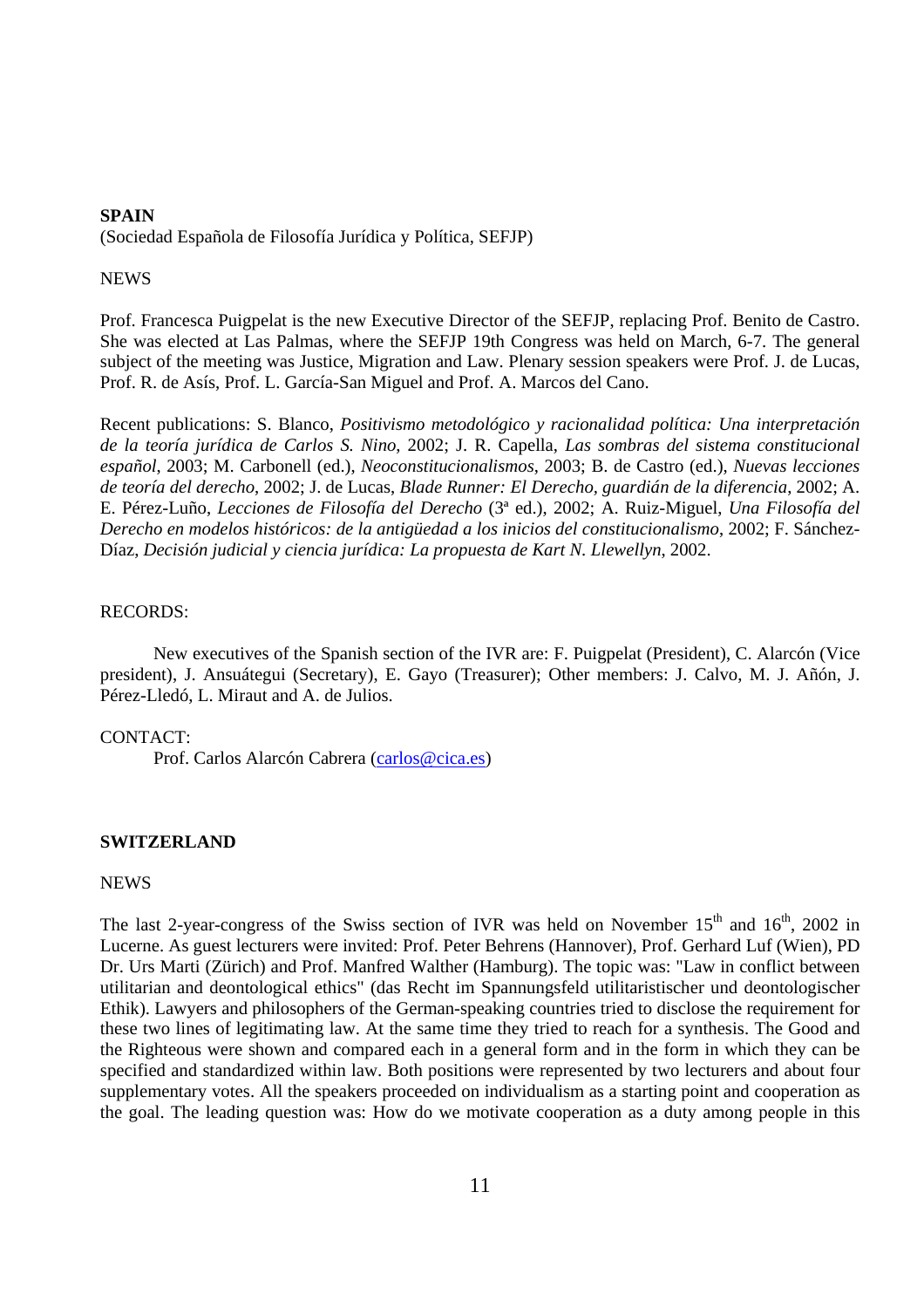world of individualism? Asking this question, ethics becomes the orientation needed whenever an individual decides to cooperate. It was stimulating to see that utilitarianism and deontology have worked out each their own theory of cooperation among individuals.

A volume about the congress will be published soon in the ARSP (Archiv für Rechts- und Sozialphilosophie). In their contributions the speakers will put into words their votes and include the important elements of the discussion.

There was also the scientific conference in Landgut Castelen near Basel in June 25-28, organised by Prof. K. Seelmann. Its theme was: "human dignity as a legal notion" (die Menschenwürde als Rechtsbegriff) and it took shape of a colloquium with about 15 speakers and 30 listeners. From an interdisciplinary view, they illustrated the meanings of human dignity as religious, ethical and legal notion. Thereby they tried to identify the different contents and the binding character of this rule in a basic way.

There will be a volume about this congress too, published in ARSP.

#### RECORDS

President: Prof. Dr. iur. Philippe Mastronardi, Universität St. Gallen, Rechtswisschenschaftliche Abteilung, Bodanstrasse 3, CH-9000 St. Gallen.

Tel.: +41 / 71 / 224 23 34, Fax: +41 / 71 / 224 39 08. E-mail: philippe.mastronardi@unisg.ch

Quaestor: Prof. Dr. iur. Marcel Senn, Lehrstuhl fuer Rechtsgeschichte, juristische Zeitgeschichte und Rechtsphilosophie, Universität Zürich, Cäcilienstrasse 5, CH-8032 Zürich.

Tel.: +41 / 1 / 634 30 05, Fax: +41 / 1 / 634 43 90. E-mail: marcel.Senn@unizh.ch

#### **CONTACT**

Secretary: Lic. iur. Patrik Stadler, Assistant to Prof. Mastronardi, Universität St. Gallen, Bodanstrasse 3, CH-9000 St. Gallen.

Tel.: +41 / 71 / 224 23 33, Fax: +41 / 71 / 224 39 08. E-mail: patrik.stadler@unisg.ch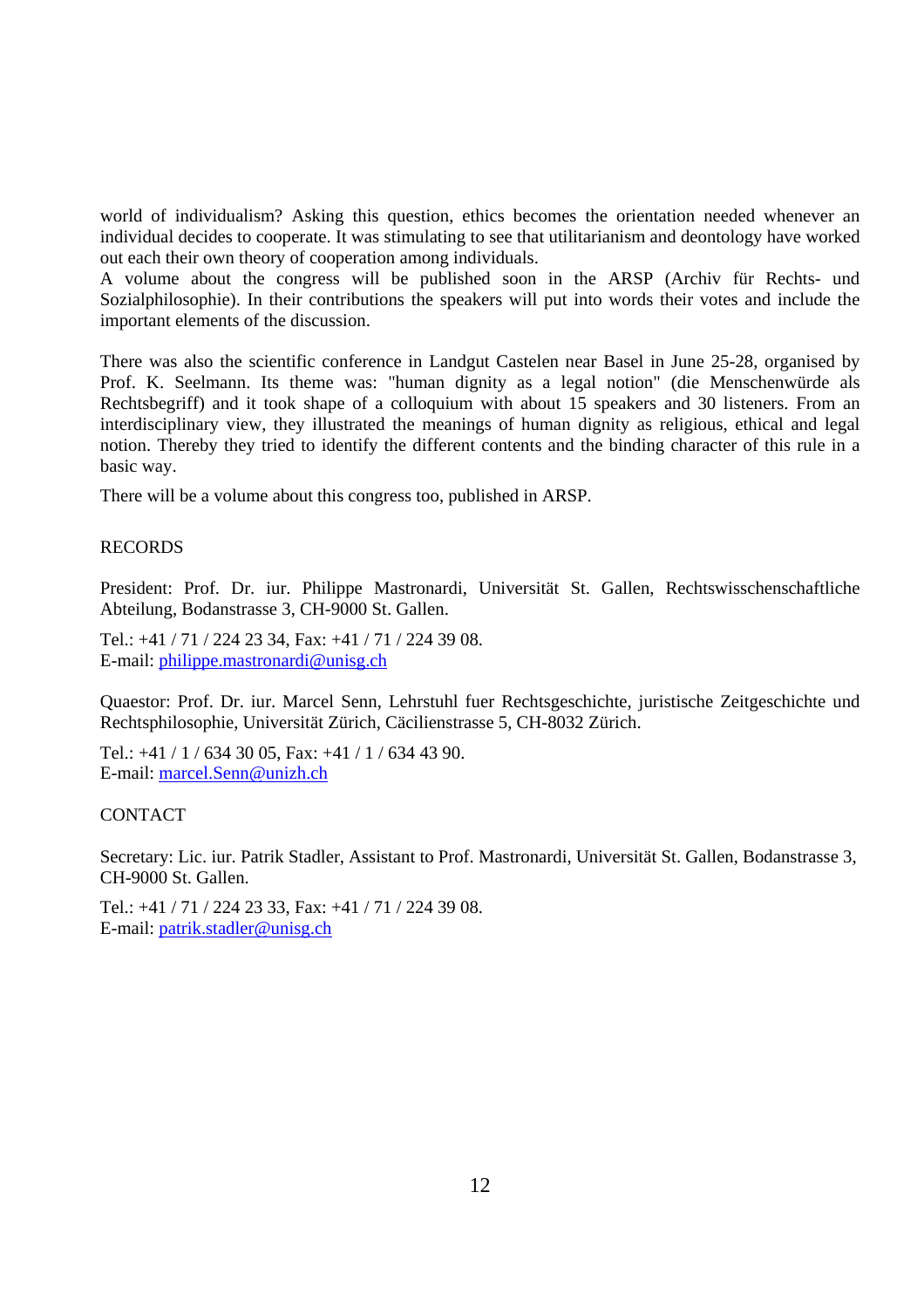## **UKRAINE**

(Ukrainian Association of Philosophy of Law and Social Philosophy - UAPLSP)

## **NEWS**

The Ukrainian Association for Philosophy of Law and Social Philosophy (UAPLSP) was established in June 2002 by a group of Ukrainian scholars - as Prof. Mykhajlo Kostitsky, Prof. Boris Chmil, Prof. Olexandr Manoha, Prof. Oleg Bandura and Nadiya Semenova (LL.M). Later the same year, in Paris, the IVR EC approved the UAPLSP application for IVR membership as Ukrainian national section. This status is expected to be confirmed by the IVR General Assembly at the World Congress in Lund.

The main aim of the UAPLSP activities is to advance the development of philosophy of law and social philosophy and to foster the principles of rule of law, democracy and human rights.

With the purpose of familiarising Ukrainian scholars with the IVR expertise and activities, the IVR President Eugenio Bulygin paid a visit to Ukraine in May, 2003. With crucially important support of leading Ukrainian legal universities, the Academy of Legal Sciences of Ukraine (a research and coordination body) and the Centre of Comparative Law at the Ministry of Justice, a chain of meetings and round tables was prepared and held.

The scientific tour began in southern Ukrainian city of Odessa with a round table on "Philosophicallegal doctrine in contemporary world" and "Organisational models for co-operation of scholars in philosophy of law and how to build the national section (in application to Ukraine)", held in the Odessa National Legal Academy (Rector Prof. Kivalov, Pro-Rectors Prof. Baymuratov and Prof. Orzikh, Head of the International Relations Department V. Barsky) in May 26, 2003.

In May 28, the rigorous discussions continued in the city of Kharkiv. On the premises of both Ukrainian National Legal Academy (UNLA, leading university) and the Academy of Legal Sciences of Ukraine, a symposium was held on "World philosophical-legal heritage and the Ukrainian context". The team consisted of UNLA Rector V. Tatsiy, Vice-Rectors O. Chastnik and V. Panov, Head of Department for philosophy of law O. Danilyan and professor S. Maximov. This meeting was special beyond academic bounds: Kharkiv is the IVR President's native city and, after a 65 year absence, Prof. Bulygin visited the building where he was born and spent childhood.

The tour ended in May 30 with the closing conference "Development of Philosophical-legal thought in Ukraine: state, problems, perspectives". This meeting was held in Kyiv, the Ukrainian capital, at the National Academy of Internal Affairs of Ukraine (NAIAU, main legal university, a pioneer of philosophy of law renaissance in Ukraine). The NAIAU Rector Y. Kondratiev, Vice-Rectors L. Kravchenko and acting UAPLSF president B. Chmil ensured high quality working environment for the conference participants. The conference was opened by the Vice-Rector Prof. V. Suzhenko. Participants were warmly greeted by Ambassador of the Argentine Republic in Ukraine, Mr. Miguel A. Cuneo. Prof. M. Kostitsky, Judge of the Constitutional Court of Ukraine, acted as the moderator of the symposium.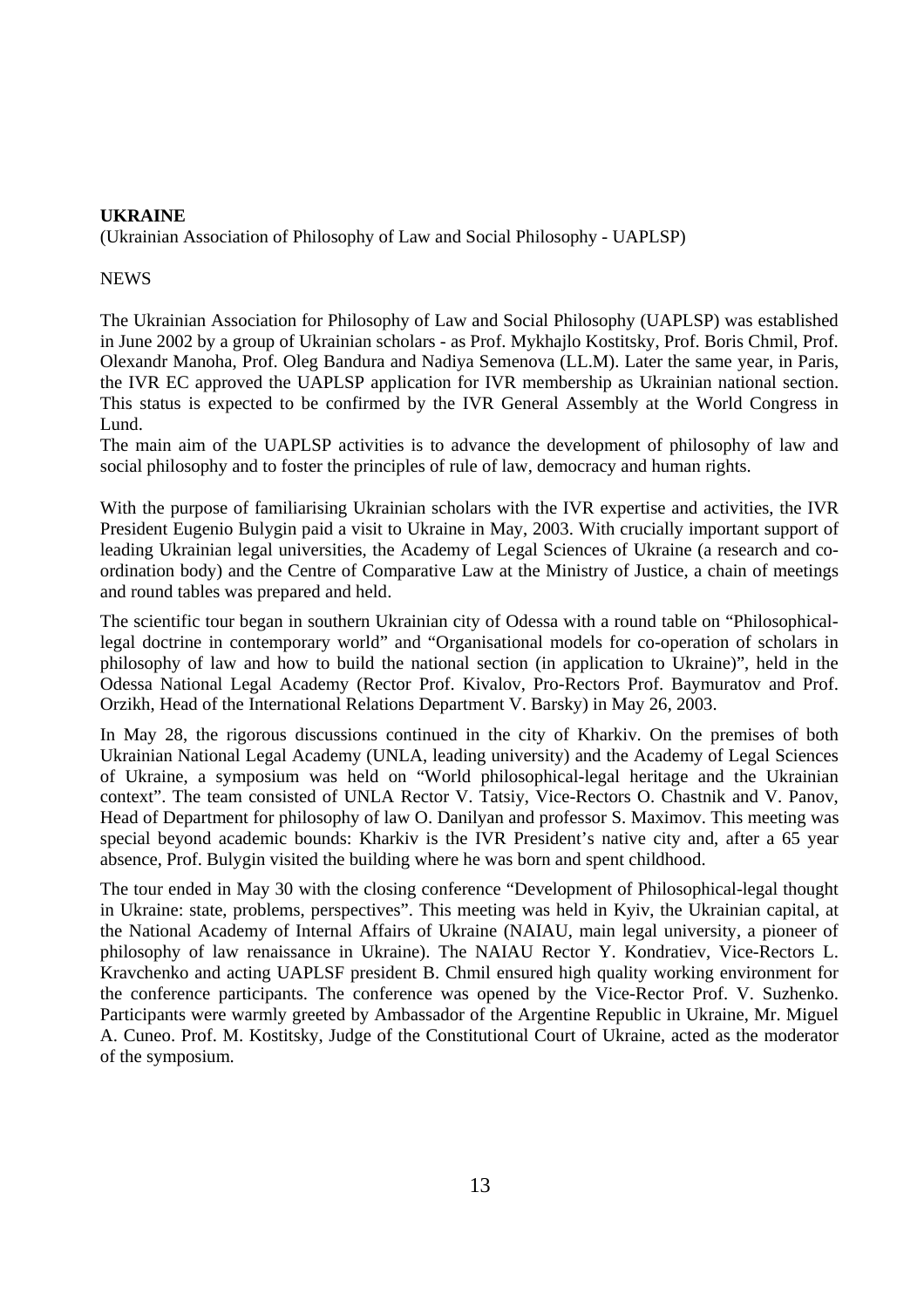The topic of the conference has been examined in 37 papers covering three aspects of it:

• *organisational* (general information about IVR and UAPLSP; topical problems of professional NGOs in the area of law and interdisciplinary sciences; IVR expertise and Ukrainian realities; ways of building-up the UAPLSP capacity). Papers were presented by E. Bulygin, B. Chmil and N. Semenova.

• *on subject itself* (philosophy of law in comparative perspective, an application-oriented dimension of philosophy of law; challenging role of philosophy of law during the period of democratisation; problems of philosophy of law development: factors for stimulation and restraints; formation of legal-philosophical thought in Ukraine: tradition – reception – novation). Interventions were made by E. Bulygin, M. Kostitsky, P. Rabinovich, O. Gvozdik, S. Shevchuk, O. Danilyan, A. Kozlovsky, V. Shkoda, S. Slivka, V. Larionova, S. Maximov, Y. Oborotov, M. Oleksuk, O. Bilyk and Y. Bilyk, V. Kondovich, O. Manokha, V. Shapoval, O. Balynska, O. Dovgopolova, Y. Simon, V. Nechiporenko, M. Zovtobrukh, V. Shishko, V. Yesip, Y. Anokhin, T. Dudash, O. Stovba, N. Ohotnikova.

• *educational*, in two layers: a more narrow one, as training of professionals in the area and another wider, as a key component of legal culture for all lawyers - both theoreticians and practitioners. Papers were presented by O. Gubar, O. Litvinov, V. Lyashenko, T. Malko, V. Bigun, O. Pavlishin, D. Gudyma. N. Shevchenko, V. Koltun, T. Kondratuk-Antonova and V. Stus took part in discussions.

Ukrainian scholars thought of the IVR expertise as specially valuable for the time of deep legal reforms in Ukraine, due to the role philosophy of law and social philosophy have in states under transformation.

The Ukrainian tour of IVR president E. Bulygin was covered by TV and 7 professional media in Odessa. The report about it is expected to be published in the coming issue of the main professional journal "Law of Ukraine". The tour gave a considerable push to the development of the newly born Ukrainian association: 43 new applications were submitted for a UAPLSP membership and were approved by the general meeting at the Kyiv conference.

## ANNOUNCEMENTS

In the late 2003, the UAPLSP is planning to hold a new conference titled "The reforming potential of philosophy of law".

#### RECORDS

President: Prof. Boris Chmil Other founding members: Mykhajlo Kostitsky, Olexandr Manoxa, Oleg Bandura, Nadiya Semenova.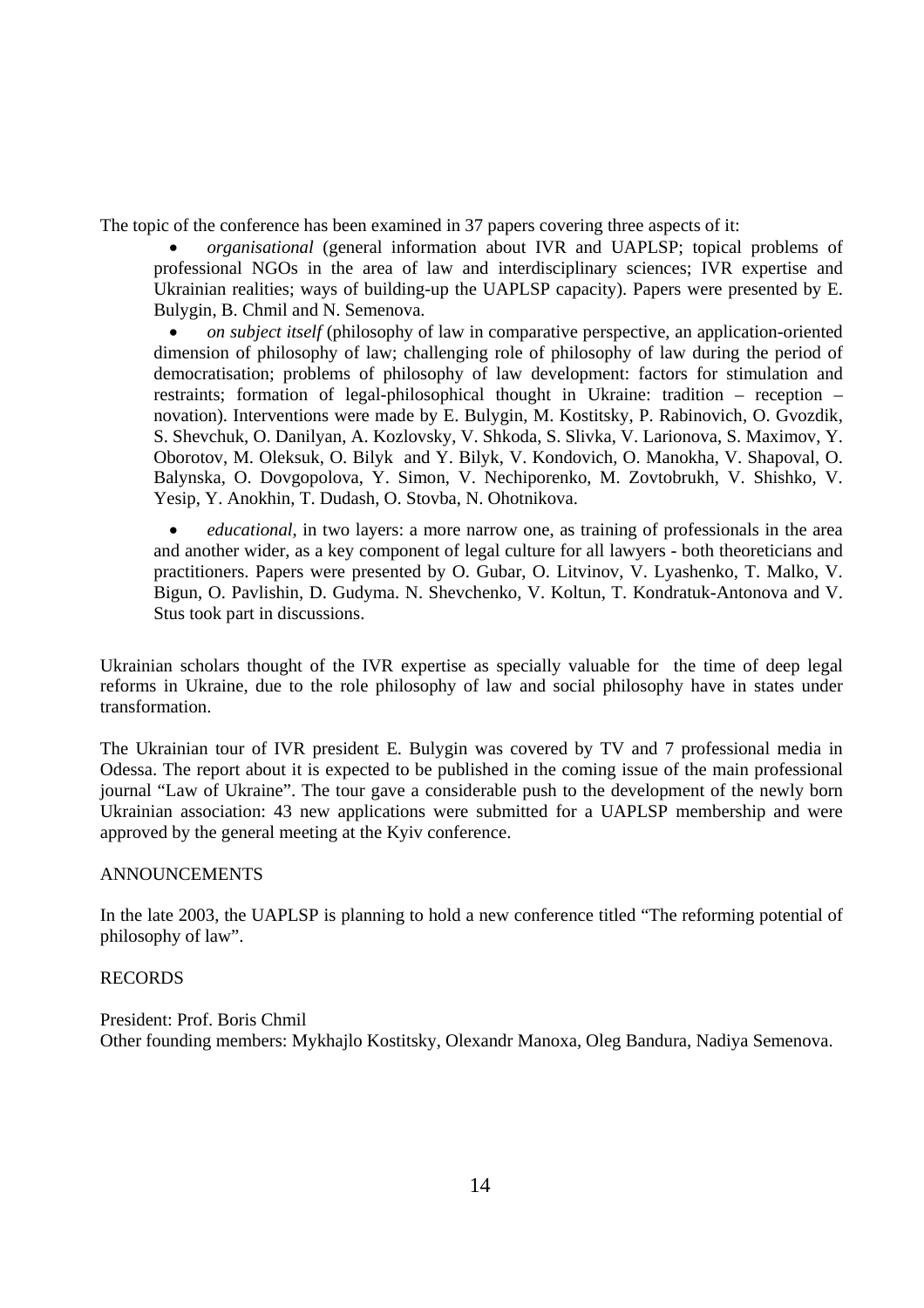# **CONTACTS**

The UAPLSP legal address is 23 Tolstogo St., apt. 29, Kyiv, 01033, Ukraine. Boris Chmil (President) at tel. 249-09-69 (in Ukraine and Russia) Nadiya Semenova (Secretary) tel./fax 380-44-244-33-94 (in Ukraine, Russia, England). E-mails: UAFPSF@ukr.net, lclck@iatp.kiev.ua **UNITED STATES OF AMERICA**  (AMINTAPHIL)

## **NEWS**

AMINTAPHIL's election results are as follows. Larry May edged out Carol Gould for President. Chris Sistare and David Reidy narrowly prevailed over Steven Lee and Helen Stacy for positions on the Executive Committee.

Palo Alto in California emerged as the clear choice for 2004 meetings. Helen Stacy will host.

"Just and Unjust Wars" was favored as the conference topic. President Bob Moffat, with the concurrence of the Executive Committee, has appointed Steven Lee as Program Chair for the 2004 Palo Alto conference. Work is now progressing on the make-up of the Program Committee.

#### ANNOUNCEMENTS

In the coming months, AMINTAPHIL will be settling the dates and the Program Committee will suggesting a panoply of topics that can be addressed in principal papers. Deadlines for paper submissions will be announced and we will again arrange for electronic distribution of conference materials.

## **CONTACT**

Prof. PhD Ken Kipnis Executive Director, AMINTAPHIL, Dpt. of Philosophy, 2530 Dole Street, University of Hawaii at Manoa, Honolulu, HI 96822, USA Dpt. Fax 808 956-9228 Home/ans. Machine 808 732-0072 Ofc/voicemail 808 956-8954 kkipnis@hawaii.edu